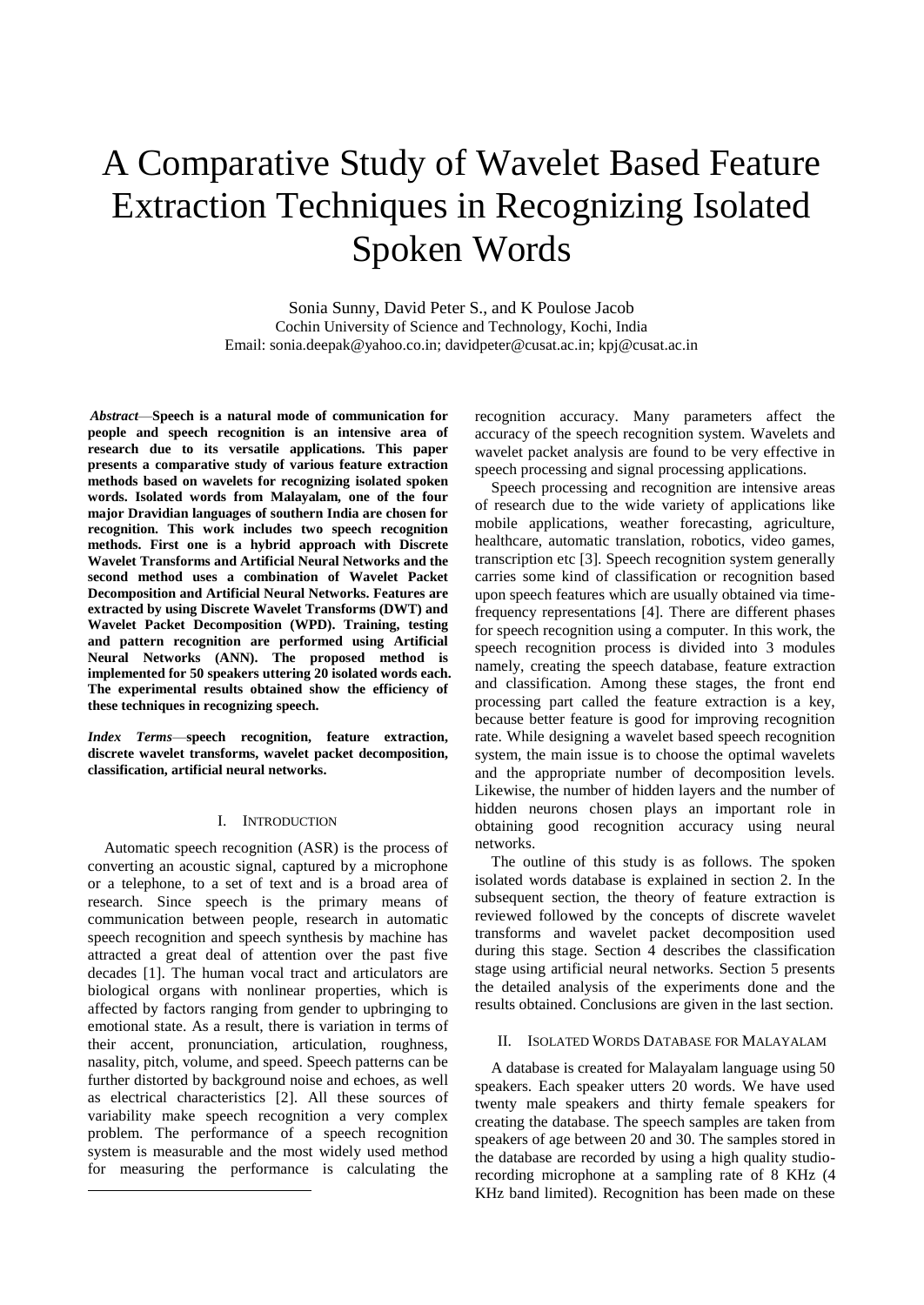20 isolated spoken words under the same configuration. The database consists of a total of 1000 utterances of the spoken words. The spoken words are preprocessed, numbered and stored in the appropriate classes in the database. The spoken words in Malayalam, their representation in English, their International Phonetic Alphabet (IPA) format and English translation are shown in Table 1.

| TABLE I.          | <b>ISOLATED WORDS STORED IN THE DATABASE AND THEIR</b> |  |  |  |
|-------------------|--------------------------------------------------------|--|--|--|
| <b>IPA FORMAT</b> |                                                        |  |  |  |

| Words in<br>Malayalam | Words in English | <b>IPA</b> format               | English<br>Translation |
|-----------------------|------------------|---------------------------------|------------------------|
| കേരളം                 | Keralam          | /kēra!am/                       | Kerala                 |
| വിദ്യ                 | Vidya            | /vidja/                         | Knowledge              |
| എവ്                   | Poovu            | /pu:va/                         | Flower                 |
| താമര                  | Thamara          | /θa:mΛrə/                       | Lotus                  |
| പാവ                   | Paava            | $/pa:v$ a/                      | Doll                   |
| ഗീതം                  | Geetham          | /gi: $\theta\Lambda m/$         | Song                   |
| പ്ത്രം                | Pathram          | /p $\Lambda \theta$ rəm/        | News paper             |
| ദയ                    | Daya             | $\partial \Delta j$ ə/          | Mercy                  |
| ചിന്ത                 | Chintha          | /t $\int$ in $\theta \Lambda$ / | Thought                |
| കടൽ                   | Kadal            | /kAdAl/                         | Sea                    |
| ഓണം                   | Onam             | /aunAm/                         | Onam                   |
| ചിരി                  | Chiri            | $/t$ firi/                      | Smile                  |
| വീട്                  | Veedu            | $\sqrt{vi:}d\omega$             | House                  |
| കട്ടി                 | Kutti            | /kuți/                          | Child                  |
| 0.0o                  | Maram            | /mAram/                         | Tree                   |
| മയിൽ                  | Mayil            | /m $\Delta$ jil/                | Peacock                |
| <b>GAD ADO</b>        | Lokam            | /ləuk $\Lambda$ m/              | World                  |
| മൗനം                  | Mounam           | /maunam/                        | Silence                |
| വെള്ളം                | Vellam           | /ve!! $\Lambda$ m/              | Water                  |
| arazza                | Amma             | $/\Lambda$ mm $\Lambda/$        | Mother                 |

#### III. SPEECH FEATURE EXTRACTION

Transforming the input data into a set of features is called feature extraction. During feature extraction step, the original speech signal is converted into a sequence of feature vectors and unnecessary information from the signal are stripped and the properties of the signal which are important for the pattern recognition task are converted to a format that simplifies the distinction of the classes. The dimension of the data is reduced during feature extraction. So, feature extraction plays a vital role in speech recognition process. The feature vector sequences obtained are the inputs to the classification step of a speech recognition system.

The technique selected for feature extraction plays a vital role in the speech recognition rate. Researchers have experimented with many different types of methods for use in speech recognition. Most of the speech-based studies are based on Fourier Transforms (FTs), Short Time Fourier Transforms (STFTs), Mel-Frequency Cepstral coefficients (MFCCs), Linear predictive Coding (LPCs), and prosodic parameters. Literature on various studies reveals that in case of the above said parameters, the feature vector dimensions and computational complexity are higher to a greater extent. Moreover, many of these methods accept signals stationary within a given time frame. So, it is difficult to analyze the localized events correctly. By using wavelets, the size of the feature vector can be reduced when compared to other methods and thus the computational complexity also can be successfully reduced.

### *A. Discrete Wavelet Transform*

Wavelet transforms were introduced to address the problems associated with non-stationary signals like speech. A Wavelet transform decomposes a signal into a set of basic functions called wavelets. DWT is a special case of the wavelet transform that provides a compact representation of a signal in time and frequency that can be computed efficiently. They are well suitable for processing signals like speech because of their efficient time-frequency localization [5] and the multi-resolutional, multi-scale analysis characteristics of the wavelet representations.

The Discrete Wavelet Transform is defined by the following equation [5]

$$
W(j, K) = \sum_{j} \sum_{k} X(k) 2^{-j/2} \psi(2^{-j} n - k)
$$
 (1)

where  $\Psi(t)$  is the basic analyzing function called the mother wavelet. Other functions are derived from this mother wavelet by translation and dilation operations. In DWT, the original signal passes through two complementary filters, namely low-pass and high-pass filters, and emerges as two signals, called approximation coefficients and detail coefficients [6]. In speech signals, low frequency components known as the approximations h[n] are of greater importance than high frequency signals known as the details g[n] as the low frequency components characterize a signal more than its high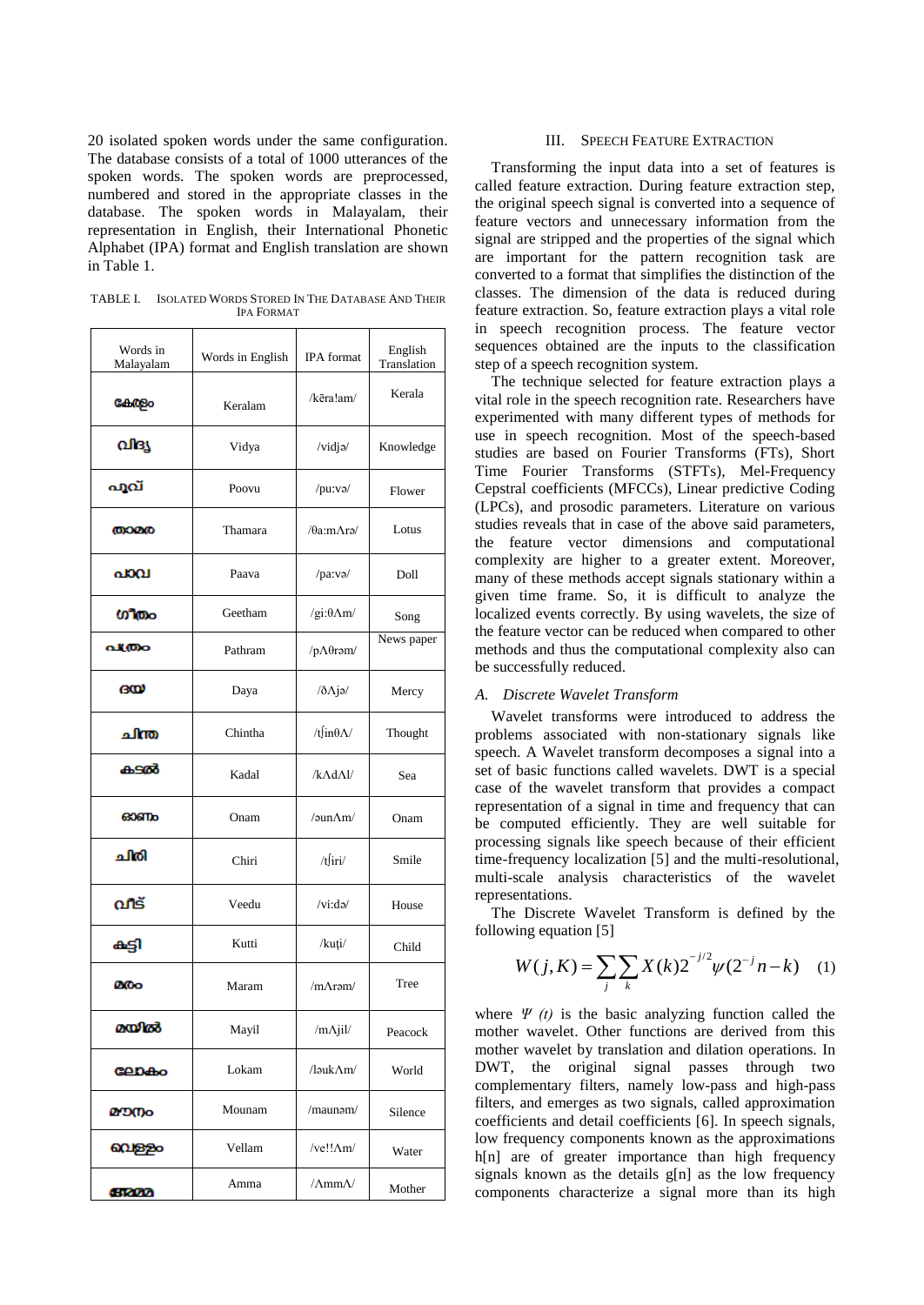frequency components [7]. The successive high pass and low pass filtering of the signal can be obtained by the following equations.

$$
Y_{high}[k] = \sum_{n} x[n]g[2k - n] \tag{2}
$$

$$
Y_{low}[k] = \sum_{n} x[n]h[2k - n]
$$
 (3)

Where *Yhigh* (detail coefficients) and *Ylow* (approximation coefficients) are the outputs of the high pass and low pass filters obtained by sub sampling by 2. The filtering is continued until the desired level is reached according to Mallat algorithm [8]. The main advantage of the wavelet transforms is that it has a varying window size, being broad at low frequencies and narrow at high frequencies, thus leading to an optimal time–frequency resolution in all frequency ranges [9].

#### *B. The Wavelet Packet Decomposition*

The wavelet packet transform is a direct expansion of the discrete wavelet transform and is a more detailed method than discrete wavelet transform. Wavelet packet decomposition can also provide a multi-level timefrequency decomposition of signals. Here also, the signal is decomposed into low frequency components and high frequency components at each level. In WPD, the approximation and detail coefficients are decomposed to get new low resolution approximation and detail coefficients. The difference between DWT and WPD is that the discrete wavelet transform is applied to the low pass result only whereas the wavelet packet decomposition applies the transform step to both the low pass and the high pass result.

It allows simultaneous use of long-time interval for low-frequency information and short-time interval for high-frequency information [10]. In wavelet packet decomposition, each detail coefficient vector is also decomposed into two parts using the same approach as in approximation vector splitting. When a signal is decomposed into sub-bands using wavelet transform, approximation components contain the characteristics of a signal and high frequency components are related with noise and disturbance in a signal [11]. Though removing the high frequency contents retain the features of the signal, sometimes it may contain useful features of the signal. So both the high and low frequency components are decomposed in WPD.

### IV. SPEECH CLASSIFICATION

With the recent advances in the computing technology, many pattern recognition tasks have become automated. Speech recognition is basically a pattern recognition problem. An important application of neural networks is pattern recognition. Since neural networks are good at pattern recognition, many early researchers applied neural networks for speech pattern recognition. In this study also, we are using neural networks as the classifier. Neural networks can perform pattern recognition; handle

incomplete data and variability well [12]. Artificial Neural networks are well suited for speech recognition due to their fault tolerance and non-linear property. Their ability to learn by example makes them very flexible and powerful. The increasing popularity of neural network models to solve pattern recognition problems has been primarily due to their seemingly low dependence on domain-specific knowledge and due to the availability of efficient learning algorithms for practitioners to use [13].

#### *A. Neural Networks Classifier*

Artificial neural networks have been investigated for many years in the hope that speech recognition can be done similar to human beings. A Neural Network is a massively parallel-distributed processor made up of simple processing units. It can store experimental knowledge and make it available for use. Inspired by the structure of the brain, a neural network consists of a set of highly interconnected entities, called nodes designed to mimic its biological counterpart, the neurons. Each neuron accepts a weighted set of inputs and produces an output [14]. Neural Networks have become a very important method for pattern recognition because of their ability to deal with uncertain, fuzzy, or insufficient data. Algorithms based on neural networks are well suitable for addressing speech recognition tasks.

The architecture of the Multi Layer Perceptron (MLP) network, which consists of an input layer, one or more hidden layers, and an output layer, is used here. The algorithm used is the back propagation training algorithm which is a systematic method for training multi-layer neural networks. This is a multi-layer feed forward, supervised learning network based on gradient descent learning rule. In this type of network, the input is presented to the network and moves through the weights and nonlinear activation functions towards the output layer, and the error is corrected in a backward direction using the well-known error back propagation correction algorithm. After extensive training, the network will eventually establish the input-output relationships through the adjusted weights on the network [15]. In most networks, the principle of learning a network is based on minimizing the gradient of error [16]. After training the network, it is tested with the dataset used for testing.

### V. EXPERIMENTS AND RESULTS

Since there are different mother wavelets of different wavelet families available, the choice of the wavelet family and the mother wavelet plays an important role in the recognition accuracy. The most popular wavelets that represent foundations of digital signal processing called the Daubechies wavelets are used here. Among the Daubechies family of wavelets, the db4 type of mother wavelet is used for feature extraction. Daubechies wavelets are found to perform better than the other wavelet families based on recognition accuracy [17]. The speech samples in the database are successively decomposed into approximation and detailed coefficients. Less frequency components from level 12 is used to create the feature vectors for each spoken word in the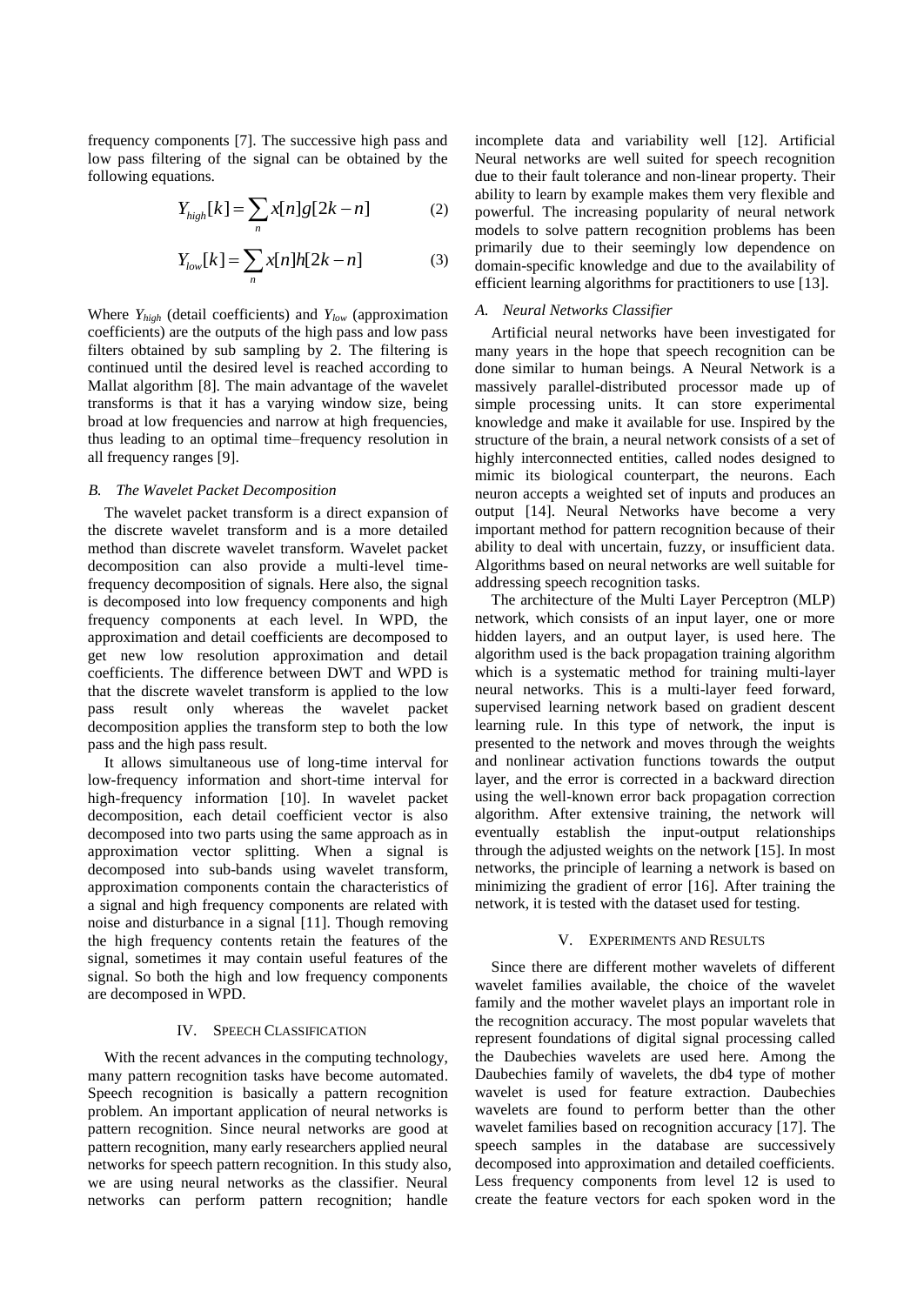case of discrete wavelet transforms. The speech signal is decomposed up to 12 levels in the case of wavelet packet decomposition also. The same signals used for DWT are also used for WPD.

Speech recognition is a multi class classification problem. So the developed feature vectors from both the methods are given to an ANN since it can handle multi class parameter classification. We have divided the database into three. 70% of the data is used for training, 15% for validation and 15% for testing. MLP architecture is used for the classification scenario. It uses one input layer, one hidden layer and one output layer. Using this network, the feature vector set obtained is trained first and then they are tested. From the results obtained, it is found that the MPL structure could successfully recognize the spoken words. After testing, the corresponding accuracy of each spoken word is obtained.

Results obtained using DWT and ANN are given below. The original signal and the  $12<sup>th</sup>$  level approximation and detail coefficients of spoken words pava and daya are shown in Fig. 1 and Fig. 2.



Figure 1. Decomposition of word pava using DWT



Figure 2. Decompsition of word daya using DWT

Results obtained using WPD and ANN are given below. The original signal and the  $12<sup>th</sup>$  level decomposition coefficients of spoken words pava and daya are shown in Fig. 3 and Fig. 4.



Figure 4. Decompsition of word daya using WPD

The overall recognition accuracies obtained using DWT and WPD is shown in table 2.

TABLE II. COMPARISON

| <b>Feature Extraction Method</b> | Recognition Accuracy (%) |
|----------------------------------|--------------------------|
| <b>DWT</b>                       | 90.00                    |
| WPD                              | 87.50                    |

Using DWT and ANN, the overall recognition accuracy obtained is 90% and by using WPD and ANN, the overall recognition accuracy obtained is 87.5%. This shows that both these methods perform well. But DWT gives slightly better results than WPD.

### VI. CONCLUSIONS AND FUTURE WORK

In this work, a speech recognition system is designed for solated spoken words in Malayalam. A comparative study of two major wavelet based feature extraction methods such as discrete wavelet transforms and wavelet packet decomposition are performed here. These methods are combined with neural networks for classification purpose. The performance of both these techniques are tested and evaluated. Both the techniques are found to be